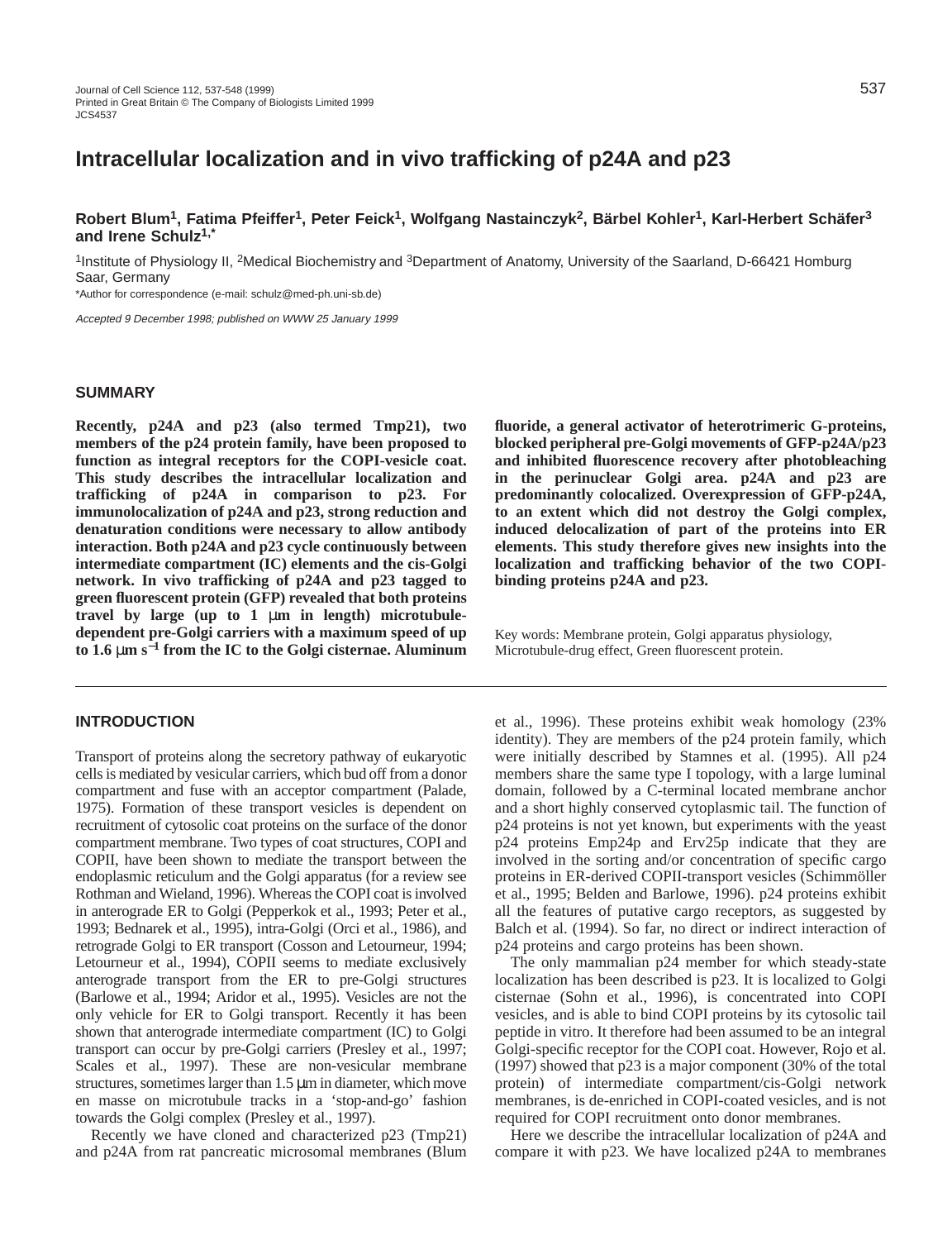### 538 R. Blum and others

of the cis-Golgi network and the intermediate compartment. In vivo trafficking of p24A and p23, tagged to 'green fluorescent protein' (GFP), showed that both proteins are members of pre-Golgi-carriers, whose movement from IC elements to the Golgi complex is microtubule-dependent. Peripheral movements of GFP-p24A are sensitive to aluminum fluoride  $(AIF_4^-)$ , a general activator of trimeric-G-proteins. p24A and p23 exhibit the same trafficking behavior and are predominantly colocalized.

## **MATERIALS AND METHODS**

### **Antibodies**

The polyclonal p23 antibody (anti-MAL-p23) was produced by immunization of rabbits with recombinant p23 obtained from expression in *E. coli* with the pMal-C2 vector system (New England Biolabs). The protein p24A was expressed in the same manner. Anti-MAL-p24A was produced in mice. Other rabbit antibodies raised against the N terminus of p23 (anti-NT-p23) and p24A (anti-NTp24A) have been described previously (Blum et al., 1996). The following antibodies were obtained from the indicated distributors: anti-rat 135 kDa mannosidase II (Hiss diagnostics, Freiburg, Germany), γ-adaptin (Dianova, Hamburg, Germany), 58K (Sigma). The mouse antibody against hum-ERGIC-53 was a generous gift of H. P. Hauri (Biocenter Basel, Switzerland). Cy3-conjugated antimouse and anti-rabbit IgG from goat, fluorescein (DTAF)-conjugated goat anti-rabbit IgG (Dianova), and Texas-Red-X goat anti-rabbit and anti-mouse IgG (Molecular Probes), were used as secondary antibodies in indirect immunofluorescence experiments.

### **Cells**

COS-1 cells were grown in Minimum Essential Medium (MEMα) containing heat-inactivated 10% fetal calf serum (FCS). NRK-52E cells were grown in Dulbecco's modified Eagle medium and 10% FCS. Long-term cultures of neonatal rat pancreatic acinar cells were isolated and cultivated as described by Anderson and McNiven (1995). For indirect immunofluorescence experiments, cells were grown on coverslips. Brefeldin A (BFA; 5 µg/ml, Sigma), cycloheximide (10 µg/ml, Sigma), nocodazole (NZ; 5 µg/ml, Calbiochem) and aluminum fluoride (30 mM NaF, 50  $\mu$ M AlCl<sub>3</sub>) were added to the medium at indicated concentrations.

### **Indirect immunofluorescence**

Cells were fixed in 4% paraformaldehyde in phosphate-buffered saline (PBS), pH 7.4, for 20 minutes at 37°C, and then washed twice in PBS buffer. For detection of p24A, p23 and ERGIC-53, fixed cells were permeabilized, reduced and denatured for 30 minutes at 37°C in PBS buffer containing 0.5% SDS, 5% β-mercaptoethanol and 10% FCS. Then, cells were washed five times with PBS containing 4% FCS and 0.1% Triton X-100 (PFT buffer). For detection of mannosidase II, γadaptin and ERGIC-53, fixed cells were permeabilized in PFT buffer for 30 minutes at 37°C. The following incubation and washing steps were performed in PFT buffer. Cells were incubated with primary antibodies for 1 hour at 37°C. Antibodies were removed and the cells washed three times. Cells were then incubated for 1 hour at 37°C with secondary antibodies and subsequently washed five times in PFT buffer and finally in H<sub>2</sub>O. For double immunofluorescence, DTAFconjugated anti-rabbit IgG and Texas-Red-X anti-mouse IgG from goat were applied simultaneously. Indirect detection of one protein was performed using Cy3-coupled secondary antibodies. Labeled cells were embedded in Mowiol 4-88 (Hoechst, Frankfurt). Images were recorded with a color video camera (Sony DXC-950), using an Olympus BX50F microscope, equipped with a  $40\times$  and a  $100\times$ Olympus UPlanFI objective and filters for fluorescein isothiocyanateand rhodamine-derived fluorescence. The colocalization was

visualized by combining RGB pictures of the DTAF- and the Texas-Red-X label with Adobe Photoshop D1-3.0.

### **Construction and transfection of p23/p24A-GFP fusion proteins**

All cloning procedures were performed according to standard procedures. The signal peptide of p23, which had been characterized in our previous study (Blum et al., 1996), was amplified by PCR with the following primers: 5′-TACCGGTCGCCACCATGTCTGG-TTTGTCTGGCCC-3′; 5′-GACCGGTAGGGCAAGGACCAATCT-GGG-3′. The resulting PCR product was subcloned in the vector pTOPO2.1 (Invitrogen) and then cloned in the *Age*I-restriction site of the eukaryotic expression vector pEGFP-C1 (Clontech), resulting in the construct 'luminal-GFP'. The DNA sequences encoding the mature p23 (accession no. X97443) and p24A (accession no. X92098) were then PCR-amplified using the following primers: p23for: 5′-TCGAATTCTATCTCCTTCCATCTACCC-3′; p23rev: 5′-GGTG-GATCCATTACTCTATCAACTTCTTG-3′, p24for: 5′-TCGAATTC-TTATTTCGTTAGCATCGACG-3′, p24rev: 5′-GGTGGATCCTTT-AAACAACTCTCCGGAC-3′. The resulting PCR products were cleaved with *Eco*RI/*Bam*HI and ligated to the 3′ terminus of 'green fluorescent protein' (GFP), resulting in GFP-p24A and GFP-p23. The GFP-KDEL construct was produced by cloning annealed oligonucleotides encoding a 'KDEL' motif to the 3′ terminus of the signal-peptide-GFP construct (see above). The sequences of the KDEL-encoding oligonucleotides were: KDEL-sense: 5′- GCGAATTCTAAGGACGAGCTCTAAGGATCCGCG-3′, KDELantisense: 5′-CGCGGATCCTTAGAGCTCGTCCTTAGAATTCGC-3′. The nucleotide sequence of all constructs was confirmed by DNA sequencing using the didesoxynucleotide method. COS-1 and NRK-52E cells were grown on glass coverslips and transfected with the GFP-vector constructs using Lipofect-AMINE reagent (Gibco BRL). In vivo studies were started 16-20 hours after transient transfection. In double immunostaining experiments against GFP-fusion proteins, antigens of interest were detected as described above, but Texas Redconjugated secondary antibodies were used. The integrity of the constructs was tested by western blot analysis of the GFP-fusion proteins with a polyclonal antibody against GFP (Clontech) and the antibodies anti-Mal-p23 and anti-NT-p24A.

### **Fluorescence measurements**

Transfected COS-1 cells were grown on glass coverslips, which were attached to the bottom of a heatable perfusion chamber. Hepesbuffered cell culture medium containing 10 µg/ml cycloheximide was added. The GFP fluorescence was recorded by means of an inverted microscope (Zeiss, Axiovert 35, Plan-Neofluar 63×/oil) equipped with a confocal laser-scanning and image processing system (Bio-Rad, MRC 600). The cells were excited at 488 nm with an argon ion laser and fluorescence was measured at ≥515 nm. To reduce bleaching of GFP fluorescence, the laser emission was attenuated by means of a neutral density filter. Fluorescence images of 256×256 pixels with a resolution of 0.097 µm/pixel were recorded every 2 seconds. The recorded images were stored on a hard disc. Movements of intracellular structures were analyzed with the Bio-Rad software. For photobleaching of GFP, a small area within the observed cell was scanned with high laser energy (10 mW, 488 nm band of the argon ion laser). Fluorescence recovery after photobleaching (FRAP) was monitored by images of 512×512 pixels with a resolution of 0.073 µm/pixel every 60 seconds. All experiments were carried out at 32°C. Final figures were arranged with Adobe Photoshop D1-3.0.

# **RESULTS**

### **Properties of the antibodies**

The antibodies anti-NT-p23 and anti-NT-p24A raised against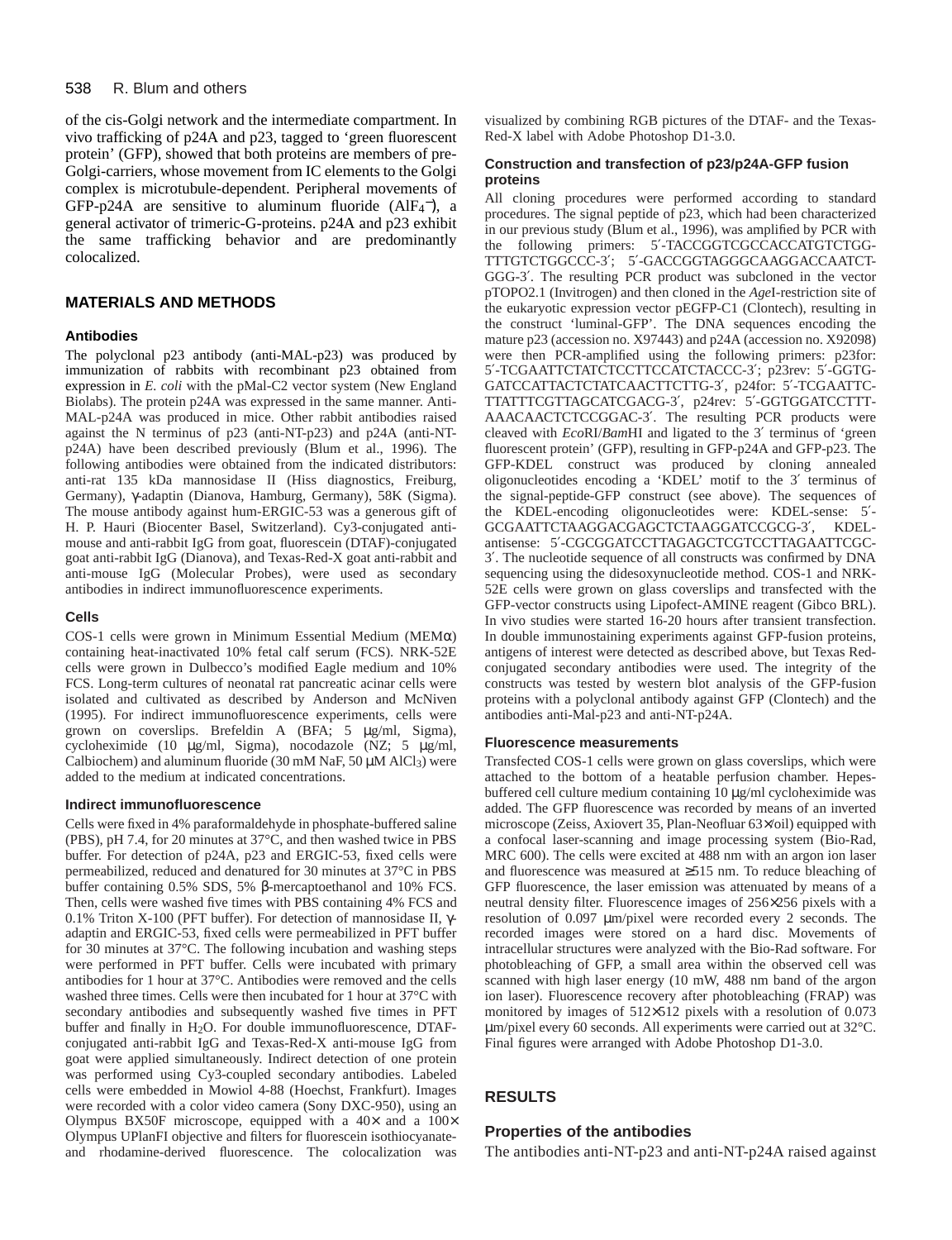the N-terminal end of p23 and p24A, respectively, recognize their corresponding natural counterparts in western blot analysis (Blum et al., 1996). For the present study we have produced antibodies against recombinant rat-p23 and hump24A (anti-MAL-p23 and anti-MAL-p24A). The specificity of the antibodies was tested against natural p23/p24A and recombinant MAL-p23/p24A, cleaved from the fusion protein by treatment with factor Xa. Natural and recombinant p23 and p24A were recognized at their close Nterminal epitope with anti-NT-p23/p24A. Anti-MALp23/p24A recognized luminal epitopes of p24A and p23 (not shown).

### **Strong denaturation and reducing conditions allow immunolocalization of p23 and p24A**

Natural p24A and p23 could not be immunodetected in cells fixed with paraformaldehyde and permeabilized with Triton X-100 (Fig. 1A). Permeabilization of cells with 0.1% SDS plus 4 mM dithiothreitol (DTT) (Fig. 1B) was also not sufficient to allow detection of p23 and p24A. However, permeabilization with 0.5% SDS plus 4 mM DTT allowed staining of Golgi-like structures in COS-1 cells (Fig. 1C). Better results for all described p23/p24A-specific antibodies were obtained in paraformaldehyde-fixed and permeabilized cells using denaturing and reducing conditions with 0.5% SDS and 5% βmercaptoethanol at 37°C (Fig. 1D,E). This permeabilization procedure allowed us to immunolocalize p23 and p24A in perinuclear structures of COS-1 cells, typical for the Golgi complex. The p23-labeled structure is similar to the structure labeled by the Golgi marker protein 58K (Ktistakis et al., 1991) (see Fig. 1F).

## **p24A localizes to membranes of the cis-Golgi/intermediate compartment and has the cycling characteristic of an intermediate compartment protein**

Costaining of p24A and p23 (Fig. 2) and of p24A and ERGIC-53 (Fig. 3) was possible using their respective antibodies. However, the strong reduction and denaturation of proteins fixed with paraformaldehyde destroyed the epitopes of the following marker proteins: mannosidase II for the cis/medial Golgi cisternae, γ-adaptin for the trans-Golgi network and AP1-clathrin-coated vesicles, β-COP for the cis/medial-Golgi and COPI vesicles, and calnexin for the ER. Therefore it was impossible to costain p24A with these markers. To overcome this methodical problem, we fused p24A to the C terminus of *Aequorea victoria* 'green fluorescent protein' (GFP; Prasher et al., 1992). The GFP part of the construct served as a stable fluorescent tag for p24A. The expression product GFP-p24A was integrated into ER-derived membranes by an N-terminal signal peptide. Endogenous p24A and GFP-p24A showed identical localization (compare Fig. 2 with Figs 3, 4, 'steady state'). For comparison, intracellular localization of the marker proteins rat-mannosidase II for the cis/medial Golgi cisternae and of γ-adaptin for the trans-Golgi network and AP1-clathrincoated vesicles is demonstrated in Fig. 4.

# Localization of p24A and p23 at steady state

Immunofluorescence with anti-p24A, GFP-p24A, anti-p23 and GFP-p23 revealed localization of both proteins in perinuclear Golgi-like structures of different cell types (pancreatic acinar cells, Fig. 2, 'steady state', COS-1 cells, Figs 3, 4, 'steady state', NRK-52E cells, Fig. 4, 'steady state'). Anti-p24A-

# C) 0.5 % SDS, 4mM DTT, p23 A) 0.1% Triton X100, p23 B) 0.1% SDS, 4mM DTT, p23

D) 0.5 % SDS, 5% ß-ME, p23

E) 0.5 % SDS, 5% ß-ME, p24



Fig. 1. Immunolocalization of p24 proteins in COS-1 cells using different denaturation conditions. COS-1 cells were fixed with 4% paraformaldehyde, permeabilized (A-F), denatured (B-E) and reduced (B-E) with the indicated substances in PBS-buffer and 10% FCS. Finally, cells were labeled with anti-MAL-p23 (A-D) and anti-p24A-NT (E). For a control, cells were labeled with the Golgi marker 58K protein (F). As a secondary antibody, a Cy3-coupled antibody was used.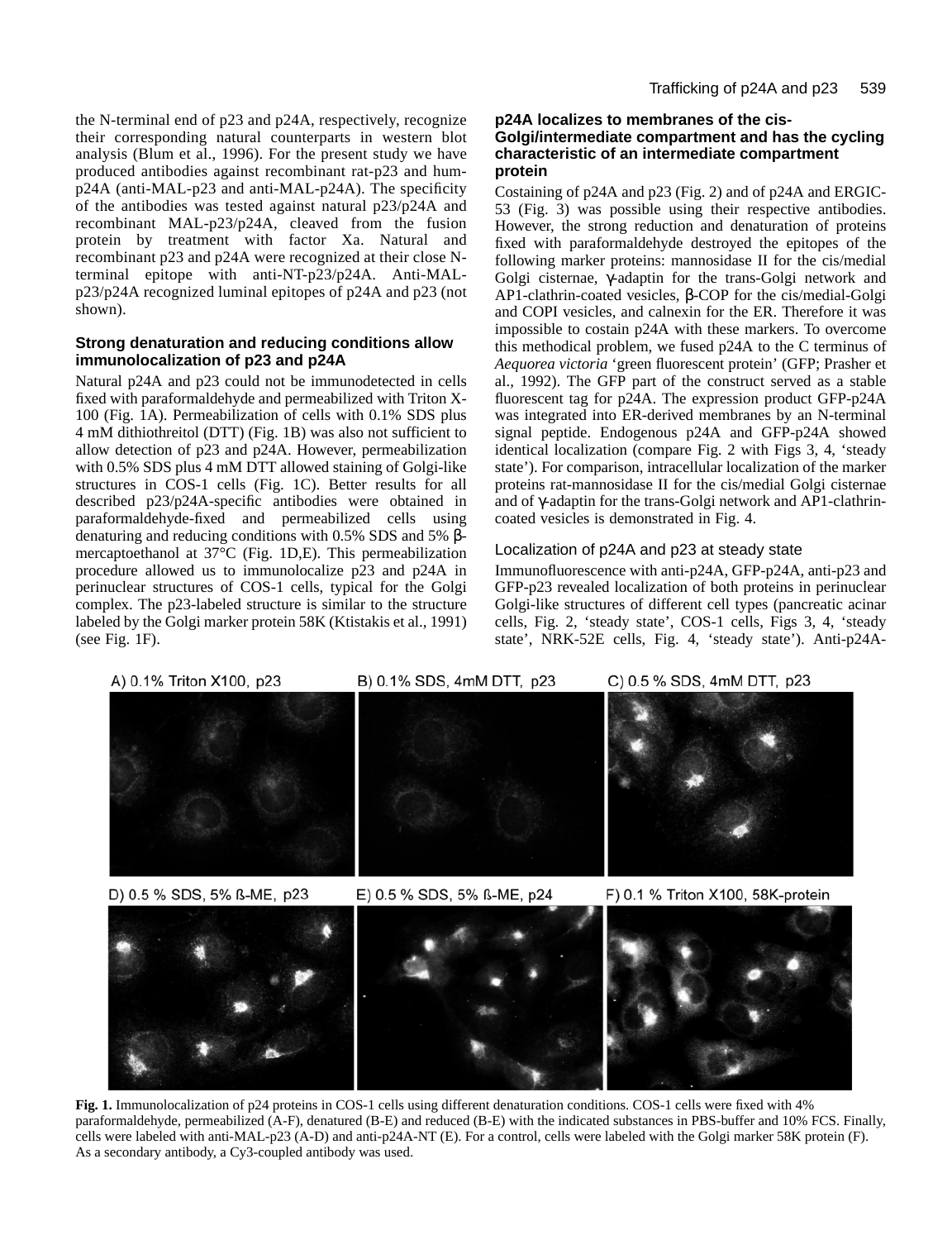### 540 R. Blum and others

**Fig. 2.** Costaining of p23 and p24A in pancreatic acinar cells under steady-state conditions, after short-term treatment with brefeldin A or nocodazole, and after incubation at reduced temperature (15°C). The distributions of the cis/medial Golgi marker mannosidase II, p23 and p24A were examined in rat pancreatic acinar primary culture cells. Cells were treated for 30 minutes at 37°C with 5 µg/ml brefeldin A to redistribute Golgi proteins, for 20 minutes with 5 µg/ml nocodazole to disrupt microtubules, or incubated for 3 hours at reduced temperature, 15°C, in Hepes-buffered medium. Cells were then prepared for indirect immunofluorescence microscopy with the indicated antibodies. For the costaining experiments the antibodies MAL-p23 and MAL-p24A were used and labeled with anti-rabbit DTAF-conjugated and anti-mouse Texas Redconjugated antibodies. The images of the p23 and the p24A label were recorded with a video camera (see Materials and methods). Mannosidase II was labeled with a Cy3-coupled secondary antibody. Images are from the same cell population, grown, treated and fixed together in the same Petri dish.



labeled pre-Golgi elements and the perinuclear Golgi area were in most cases costained by anti-ERGIC-53, a marker for the intermediate compartment (Schweizer et al., 1990) that cycles between the ER and the cis-side of the Golgi complex (Lippincott-Schwartz et al., 1990) (Fig. 3, yellow overlay elements). However, peripheral structures containing ERGIC-53 did not overlap completely with anti-NT-p24A and GFPp24A (see thick arrowhead for separate p24A and thin arrow for separate ERGIC-53 (Fig. 3, overlay). Similar results were obtained with anti-MAL-p23 and GFP-p23 (not shown). The cis/medial Golgi marker mannosidase II overlapped with GFPp24A in the cisternal Golgi elements but not in the periphery (Fig. 4, 'steady state').

To further investigate if p24A exhibit the same distribution characteristic as p23, we treated cells with the microtubuledisrupting agent nocodazole, the fungal metabolite brefeldin A (BFA) and with a reduction in temperature (15°C).

### Effect of brefeldin A (BFA)

BFA is known to induce the release of COPI from Golgi membranes and to induce redistribution of proteins of the Golgi complex (Lippincott-Schwartz et al., 1989; Donaldson et al., 1990, 1992; Orci et al., 1991). Treatment of cells with

BFA induced the redistribution of p23 and p24A from the periphery to IC elements, marked by anti-MAL-p23 (see arrows in Fig. 2, 'steady state' and 'brefeldin A') and by anti-ERGIC-53 (Fig. 3, yellow overlay elements). This was in contrast to the distribution of the cis/medial-Golgi resident mannosidase II, which was present in Golgi cisternae at steady state (Fig. 2) and spread to the ER-like periphery following treatment with brefeldin A (Fig. 2).

### Effect of nocodazole

In cells treated with nocodazole to depolymerize microtubules, p24A-containing membranes were rapidly dispersed (within 7.5-20 minutes) into large, peripheral structures of varying size (Fig. 3, 'nocodazole'), which also contained p23 (Fig. 2, arrows) and ERGIC-53 (Fig. 3, yellow overlay elements). Mannosidase II remained in the cisternaelike structures, where it was colocalized with a minor portion of GFP-p24A (see Fig. 4, yellow overlay elements). p24A did not colocalize with the trans-Golgi network marker γ-adaptin (Fig. 4, bottom). The overlapping signals of both in the perinuclear area (yellow) are due to superimposition of close but separate fluorescent signals. Peripheral elements were never costained.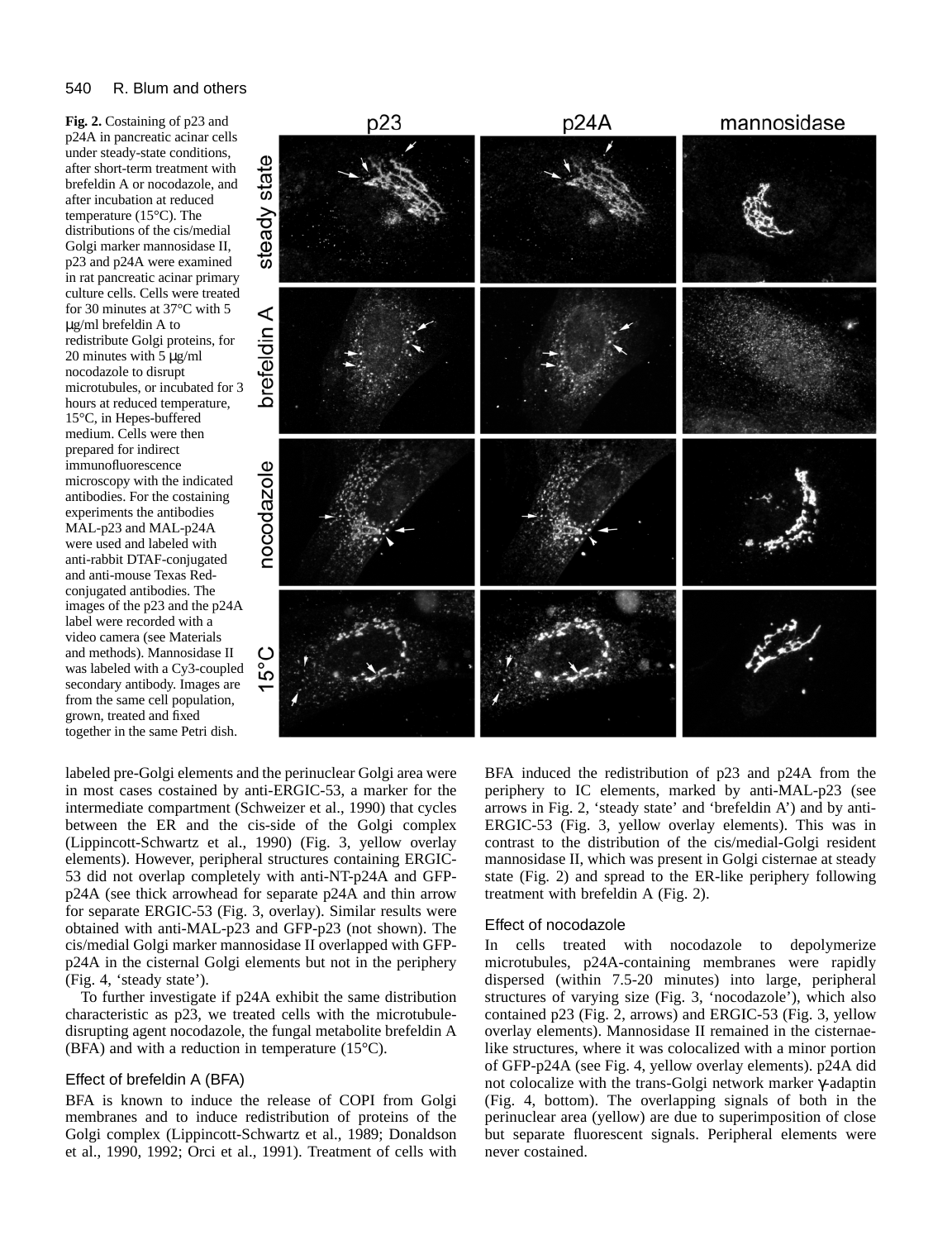### Effect of reduced temperature (15°C)

To investigate if p24A travels through peripheral elements of the intermediate compartment, we kept cells for 3 hours at 15°C. This allows entry of proteins into the intermediate compartment, but prevents their anterograde delivery to the Golgi cisternae (Saraste and Kuismanen, 1984; Kuismanen and Saraste, 1989). After a 3 hour incubation period at 15°C, mannosidase II was detected in large tubular, cisternae-like structures (Fig. 2). In addition to cisternae-like structures, p24A and p23 were also localized in peripheral membrane components (Fig. 2). As shown in Fig. 4, reduced temperature leads to an accumulation of GFP-p24A in the periphery, while the cisternal, mannosidase-overlapping portion of p24A was reduced (Fig. 4, 15°C). The peripheral structures were positive for the IC-marker ERGIC-53 (Fig. 3, yellow overlay elements) and the p24A-homologue p23 (Fig. 2, arrows).

Depolymerization of the actin cytoskeleton with cytochalasin D  $(5 \mu M)$  or latrunculin B  $(5 \mu M)$  for 2 hours led to rounding up of treated cells, but had no effect on the steadystate localization of p24A and p23 (not shown).

In summary, our localization experiments imply that p24A resides in membranes of the intermediate- and the cis-Golgi compartment. Results obtained with BFA, nocodazole and treatment at 15°C lead us to conclude that p24A behaves like a protein of the intermediate compartment and neither like a cis/medial-Golgi-resident nor a trans-Golgi network protein. The localization and distribution of p24A and p23 suggest a constitutive anterograde IC to Golgi mechanism for both proteins. To further characterize the anterograde transport we have performed in vivo trafficking experiments.

### **In vivo trafficking of GFP-p24A and GFP-p23**

To visualize the anterograde movement of p24A and p23 from the periphery to the cisternae, we transfected COS-1 cells transiently with GFP-p23 or GFP-p24A and stopped protein translation 16-20 hours after transfection by addition of cycloheximide. 2 hours later, cells were incubated for 3 hours at 15°C to allow accumulation of GFP-p24A/p23 in the IC. Localization of the GFP-p24A and GFP-p23 was imaged with a confocal laser scanning system and movement of the proteins was documented in vivo. Following rewarming to 30-32°C, peripheral IC elements of GFP-p24A and GFP-p23 translocated rapidly to the perinuclear Golgi area. The moving structures had the characteristics of the recently described pre-Golgi carriers, which use microtubules as tracks to move into the Golgi complex area (Presley et al., 1997; Scales et al., 1997). The carriers were of varying size  $(0.2-1 \mu m)$  and translocated as discrete entities en masse from the periphery to the perinuclear Golgi region with a maximal speed of up to 1.6  $\mu$ m s<sup>-1</sup> (Fig. 5). Occasionally, they traveled in a 'stop-and-go' fashion. Sometimes, carriers in the periphery stopped, separated into two carriers and moved into opposite directions or stayed in the periphery. These characteristics argue against transport via small, COP-like vesicles, which have a diameter of about 100 nm and are thought to diffuse from their donor compartment to the acceptor compartment. A discussion of vesicle diffusion versus microtubule-dependent movements of membranes has recently been published by Bloom and Goldstein (1998).

Disruption of microtubules in cells which had been kept at 15°C did not influence the IC-localization of endogenous p24A

and p23 (immunofluorescence data, not shown). Rewarming of cells, which had been kept at 15°C, to 37°C in the presence of nocodazole induced the rapid formation of large vesicular and tubular membranes, which were not comparable to those labeled by the cis/medial marker mannosidase II (immunofluorescence data, not shown).

Our data demonstrate that p24A and p23 undergo a retrograde path to peripheral IC elements, from where they travel by anterograde orientated, microtubule-dependent carriers to the perinuclear Golgi complex.

### **p24A and p23 trafficking is completely blocked by aluminum fluoride**

To further characterize movement of GFP-p24A, we bleached part of the perinuclear Golgi area in which GFP-p24A was localized at steady state with a high-energy laser scan of our confocal system. Recovery of the fluorescence in the bleached area was then monitored at lower laser intensities. Following bleaching of a part of the Golgi area, fluorescence recovery in this area occurred within seconds (Fig. 6, left panels). Changes in the perinuclear GFP-fluorescence intensities indicate a continuous movement of GFP-p24A labeled Golgi structures. Whereas single pre-Golgi carriers translocate rapidly between the periphery and the perinuclear Golgi area, the main portion of peripheral elements travel through the cytoplasm (Fig. 6, left panels). The same cell was then incubated for 30 minutes with AlF<sub>4</sub><sup>-</sup>, a general activator of heterotrimeric G-proteins (for a review, see Helms, 1995), which is known to lock COPIcoat proteins on Golgi membranes in a manner similar to guanosin-5′-O-(3′-thio-triphosphate) (GTPγS) (Donaldson et al., 1991). AlF<sub>4</sub><sup>-</sup> is also known to inhibit lateral movements of GFP-chimera in cis/medial-Golgi membranes by disruption of their continuity, while it has no effect on movements of ERlocalized GFP-chimera (Cole et al., 1996). When the same perinuclear region was bleached in the presence of AlF<sub>4</sub><sup>-</sup>,

**Table 1. The effect of GFP-p24A/p23 overexpression on the integrity of the Golgi apparatus as estimated by localization of ERGIC-53**

| GFP-construct   | Cells showing normal ERGIC-53<br>localization at various times<br>after transfection of GFP-chimera (%) |          |          |
|-----------------|---------------------------------------------------------------------------------------------------------|----------|----------|
|                 | 7 hours                                                                                                 | 24 hours | 48 hours |
| Luminal-GFP     | 97                                                                                                      | 97       | 98       |
|                 | 96                                                                                                      | 98       | 96       |
| <b>GFP-KDEL</b> | 98                                                                                                      | 93       | 90       |
|                 | 96                                                                                                      | 93       | 89       |
| $GFP-p24A$      | 93                                                                                                      | 60       | 36       |
|                 | 92                                                                                                      | 55       | 35       |
| $GFP-p23$       | 92                                                                                                      | 69       | 34       |
|                 | 90                                                                                                      | 60       | 38       |

COS-1 cells were grown on coverslips and transfected with luminal-GFP, GFP-KDEL, GFP-p24A and GFP-p23. 7, 24 and 48 hours after transfection, cells were fixed and labeled with anti-ERGIC-53 (primary) and anti-mouse Texas Red-conjugated secondary antibody. Then the colocalization pattern of ERGIC-53 and GFP was investigated. Cells expressing an intact distribution of ERGIC-53 were compared to those with an altered ERGIC-53 localization (see Fig. 7) and shown as a percentage of all counted cells. In each individual experiment 500 transfected cells correspond to 100%. Values are the data from two independent experiments.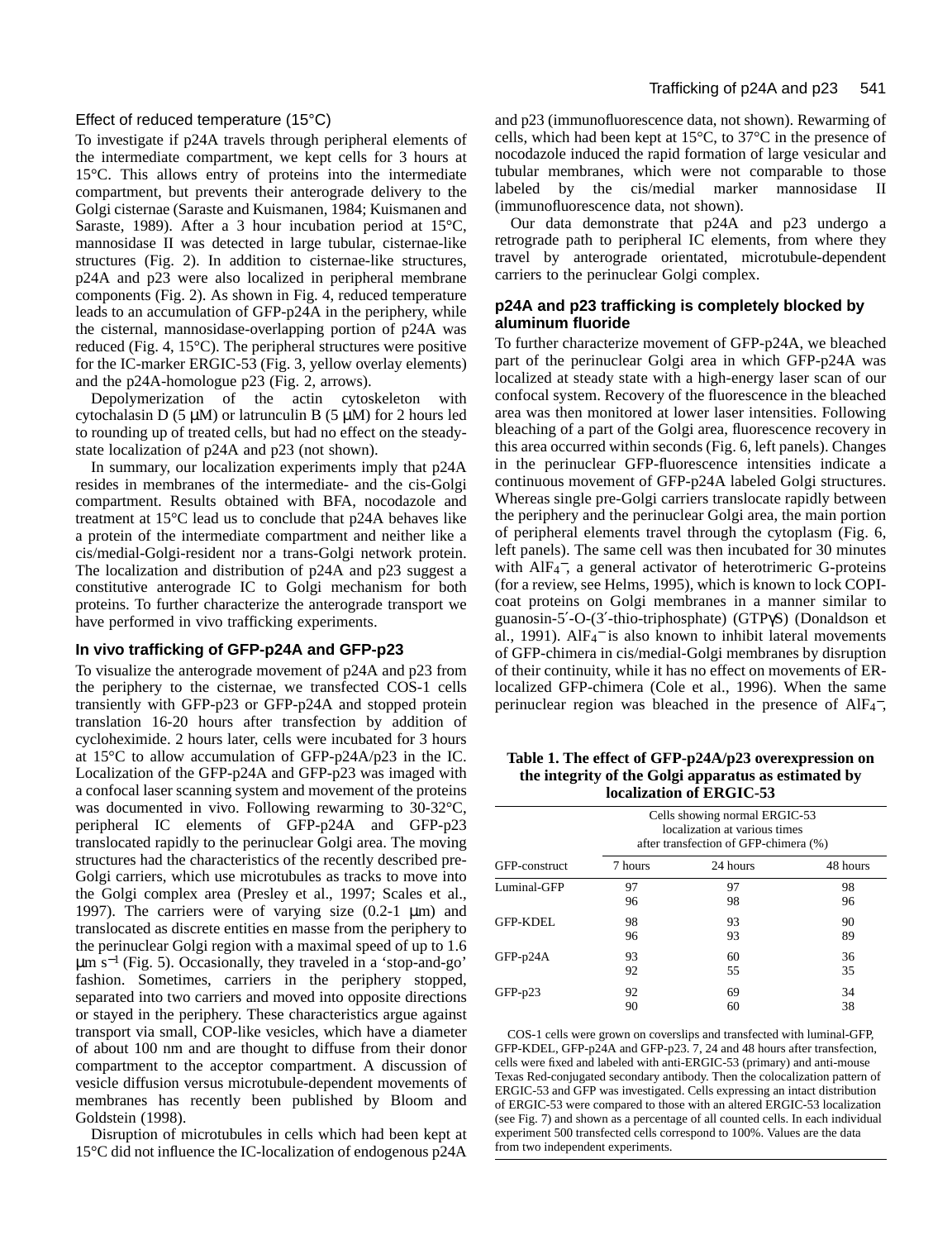**Fig. 3.** Costaining of p24A, GFP-p24A and ERGIC-53 in COS-1 cells. Cells were pretreated and prepared for immunostaining as described in Fig. 2. The images of p24A (green) and ERGIC-53 (red) were recorded with a video camera and the pictures were combined by the Adope photoshop program, resulting in the yellow color of overlapping localization (overlay). Brefeldin A and nocodazole were added to the cells to induce the formation of dispersed Golgi complex elements. The p24A signal overlapped largely with the intermediate compartment marker ERGIC-53. Single, vesicle-like elements were either p24A-positive (thick arrowheads) or ERGIC-53-positive (thin arrows). Similar results were obtained in cells kept for 3 hours at 15°C. This result was confirmed with the fluorescence signal of GFPp24A, transiently expressed for 24 hours in COS-1 cells and compared with the indirect

fluorescence recovery was dramatically reduced. The pre-Golgi movements of GFP-p24A/p23 in the periphery were completely abolished in the presence of  $AIF<sub>4</sub><sup>-</sup>$  (Fig. 6, right panels, arrows). (Time-lapse sequences demonstrating the dynamic and in vivo morphology of GFP-p24A/p23-labeled transport intermediates of the IC-cis-Golgi area of NRK-cells and the consequences of AlF<sub>4</sub><sup>-</sup> treatment on p24-trafficking are available as Quicktime movies at http://www.med-rz.unisb.de/med\_fak/physiol2/schulz/blum/pb1.html, section: ERGIC-53 label (bottom).

*Additional movies*.)

The in vivo trafficking confirms our localization data demonstrating that p24A and p23 behave like typical Golgi proteins and not like ER proteins. Furthermore, the observations suggest that a trimeric G-protein is involved in the process of pre-Golgi movements (see Discussion).



# **Overexpression of GFP-p24A and GFP-p23 alters the morphology of the Golgi complex**

In cells overexpressing GFP-p24A/p23, these proteins were localized to the perinuclear Golgi area. However, the morphology of the IC-Golgi complex area was destroyed. The effect of p24A/p23 overexpression on the morphology of COS-1 cells was investigated 7 hours, 24 hours and 48 hours after transient transfection of GFP-chimera. 'Destroyed' Golgi areas were distinguished from 'intact' Golgi-structures by the loss of the typical colocalization pattern of GFP-p24A/p23 and ERGIC-53 (Fig. 7, GFP-p24A, A versus D). 48 hours after transfection GFP-p23 and GFP-p24A were about 5- to 6-fold overexpressed as compared to endogenous p24A/p23 (transfection rate in these experiments >70%). In cells expressing high amounts of GFP-p24A/p23, the GFP-chimera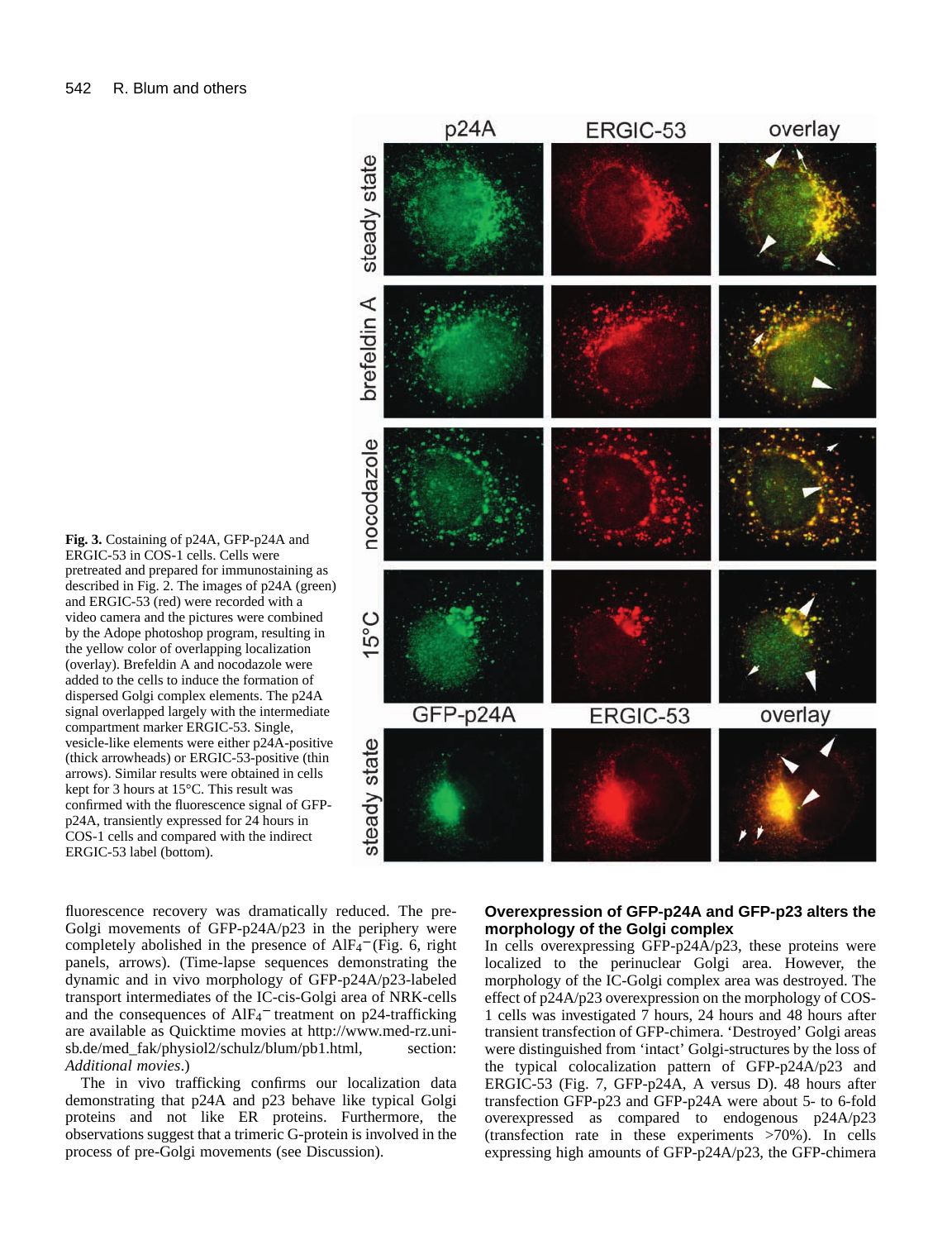

**Fig. 4.** Immunolocalization of GFP-p24A at steady state, after microtubule disruption and after incubation at reduced temperatures (15°C). For mannosidase II-costaining, GFPp24A was transiently expressed in normal rat kidney (NRK-52E) cells for 20 hours. For labeling with γ-adaptin COS-1 cells were used. Cycloheximide (10  $\mu$ g/ml) was then added to stop the protein translation. Nocodazole (5 µg/ml) was added to the cells 20 minutes before fixation. Keeping the cells in Hepes-buffered medium for 3 hours at 15°C induced the accumulation of GFP-p24A into the intermediate compartment. Immunolocalization experiments and image-processing were performed as described above. Microtubule disruption by nocodazole segregates the main portion of GFP-p24A from cis/medial-Golgi (mannosidase) and trans-Golgi proteins (γadaptin) as demonstrated in the overlay. Reduced temperature, blocking the anterograde IC-to-Golgi protein transport, accumulates GFP-p24A in the IC-like periphery (see also Figs  $2$  and 3).

formed large membraneous perinuclear structures. The typical cysternal Golgi-elements were destroyed (Fig. 7C,I). Additionally, the IC-cis-Golgi marker ERGIC-53 lost its typical perinuclear localization and appeared in a peripheral, punctate staining (Fig. 7F). A similar effect was observed for the trans-Golgi network marker γ-adaptin (not shown). The cis/medial Golgi marker mannosidase II, which is normally localized to perinuclear cysternal Golgi elements (Fig. 7K), appeared in a peripheral punctate staining or in fragmented Golgi elements (see Fig. 7L). It is presently unclear to which membranes the markers ERGIC-53, γ-adaptin and mannosidase II were distributed.

7 hours after transfection only about 7% of GFP-p24A/p23 expressing cells showed an altered Golgi complex, but after 48 hours Golgi morphology of more than 60% of the cells was

destroyed (see Table 1). Cells containing a soluble GFPprotein, which was translocated into the ER lumen using the signal peptide of p23 (luminal GFP, see Materials and methods), showed no significant structural modifications of intracellular membranes. This indicates that neither GFP nor the ER-translocation process nor any influence by high levels of CMV-promoter-mediated expression were responsible for destruction of the Golgi complex (Table 1). 48 hours after transient transfection, cells expressing high amounts of GFPp24-chimera were only rarely stained in Trypan Blue cell viability exclusion tests, indicating that the predominant portion of overexpressing cells was still alive. To determine if the concentration of GFP in the ER-to-Golgi trafficking area affects the IC/cis-Golgi morphology, we used a luminal GFPchimera containing a KDEL motif. The KDEL motif functions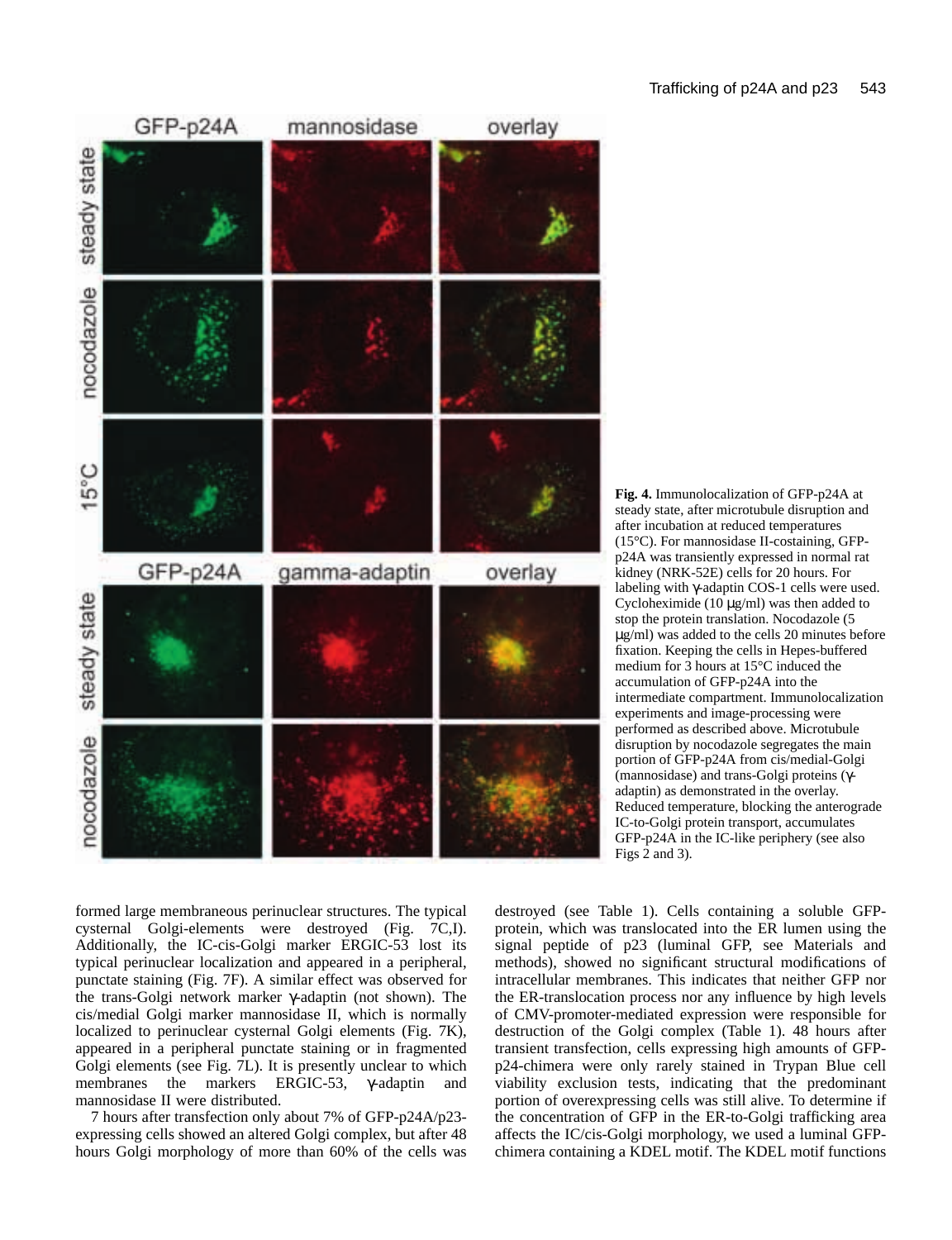

**Fig. 5.** In vivo traveling of GFP-p24A and GFP-p23 from the intermediate compartment to the Golgi complex. GFP-p24A- and GFP-p23-expressing cells were incubated for 3 hours at 15°C in Hepes-buffered medium to localize both proteins in the intermediate compartment. The in vivo traveling of the GFP-proteins after rewarming the cells to 30-32°C was imaged using a confocal laser scanning system (Bio-Rad, MRC 600). Images were collected at low laser intensities to reduce the fluorescence bleaching rate. Image series showing the movement of typical highly motile pre-Golgi structures (marked by arrowheads) are shown for both proteins. The perinuclear fluorescence known to be the Golgi complex is marked by G. The pre-Golgi carrier structure, marked by GFP-p24A fluorescence, moved over an estimated distance of 9.7 µm in a time of 10 seconds with varying speeds (speed maximum up to 1.6 µm s<sup>-1</sup>). The carrier length changed within the movement, but ranged in the area of about 0.2-0.5 µm. For the GFP-p23-marked carrier, a length of about 1 µm was estimated. It should be mentioned that the size of small structures heavily loaded with fluorescent proteins may be overestimated. Bar, 5 µm.

as retention and retrieval motif for luminal ER-proteins (Munro and Pelham, 1987; Lewis and Pelham, 1992). The strongly expressed GFP-KDEL construct appeared in the ER network and in perinuclear IC elements (Fig. 7G), where it partially colocalized with ERGIC-53 (Fig. 7J). As shown in Table 1, overexpression of GFP-KDEL had only a weak destructive effect on the ER-to-Golgi trafficking pathway.

An obvious difference between GFP-p23- and GFP-p24Aexpressing cells could be seen in these experiments. 7 hours after transient transfection, 8-9% of GFP-p24A-expressing cells with an intact ERGIC-53 distribution pattern showed, in addition to IC-cis-Golgi localization, a typical reticular staining of the ER. 24 hours after transfection, in 31-35% of the 'intact' cells, GFP-p24A appeared in the ER, while after 48 hours GFP-p24A was observed in the ER of 75-79% of the cells (see Fig. 7B, compared with E, ERGIC-53). GFP-p23 expressing cells showed no ER-like structures after transient overexpression in COS-1 cells. These results show that localization and trafficking behavior as well as the morphology of intracellular membranes can be significantly altered by recombinant overexpression of p24-members.

## **DISCUSSION**

### **p24A travels through the early protein transport pathway**

We have investigated the intracellular localization and in vivo trafficking of p24A and p23, two integral membrane proteins of the p24 protein family. The only mammalian p24 member for which localization has been described is p23. Sohn et al. (1996) localized p23 to the Golgi cisternae and Nickel et al. (1997) showed that p23 appeared in the intermediate compartment (IC) after incubation of cells at 15°C. Rojo et al. (1997) showed, however, that p23 is a major component (30% of the total protein) of IC/cis-Golgi network membranes.

We show that p24A and p23 are parts of IC/cis-Golgi network membranes and cycle constitutively between peripheral elements of the intermediate compartment and the cis-Golgi network. In vivo trafficking using GFP-chimera identifies p24A and p23 as integral membrane components of pre-Golgi carriers, which move in a microtubule-dependent manner from the IC to the Golgi complex. Results obtained with BFA, nocodazole and temperature lowering to 15°C indicate that p24A and p23 behave like proteins of the intermediate compartment and not like a cis/medial-Golgiresident or a trans-Golgi network protein. Localization and trafficking of p24A are similar to that of p23. p24A and p23 reside in membranes that seem to connect the IC and the cis-Golgi network.

### **IC-to-cis-Golgi transport of p24A and p23 by microtubule-dependent pre-Golgi carriers**

Recent studies suggested that p24A and p23 travel by COPI vesicles through the early protein transport pathway (Fiedler et al., 1996; Sohn et al., 1996). It has been shown that the cytoplasmic tail of p24 members was able to bind in a bimodal manner to COPI proteins in vitro (Fiedler et al., 1996). p23 has been shown to concentrate into COPI-coated buds and vesicles (Sohn et al., 1996) and its cytoplasmic tail is also able to bind to COPI proteins. Several publications in recent years have focused on the question whether COPI vesicles mediate either anterograde or retrograde ER to Golgi transport or whether COPI vesicles move in both directions (for a review see Schekman and Mellman, 1997).

Our data suggest that p24A and p23 do not travel by small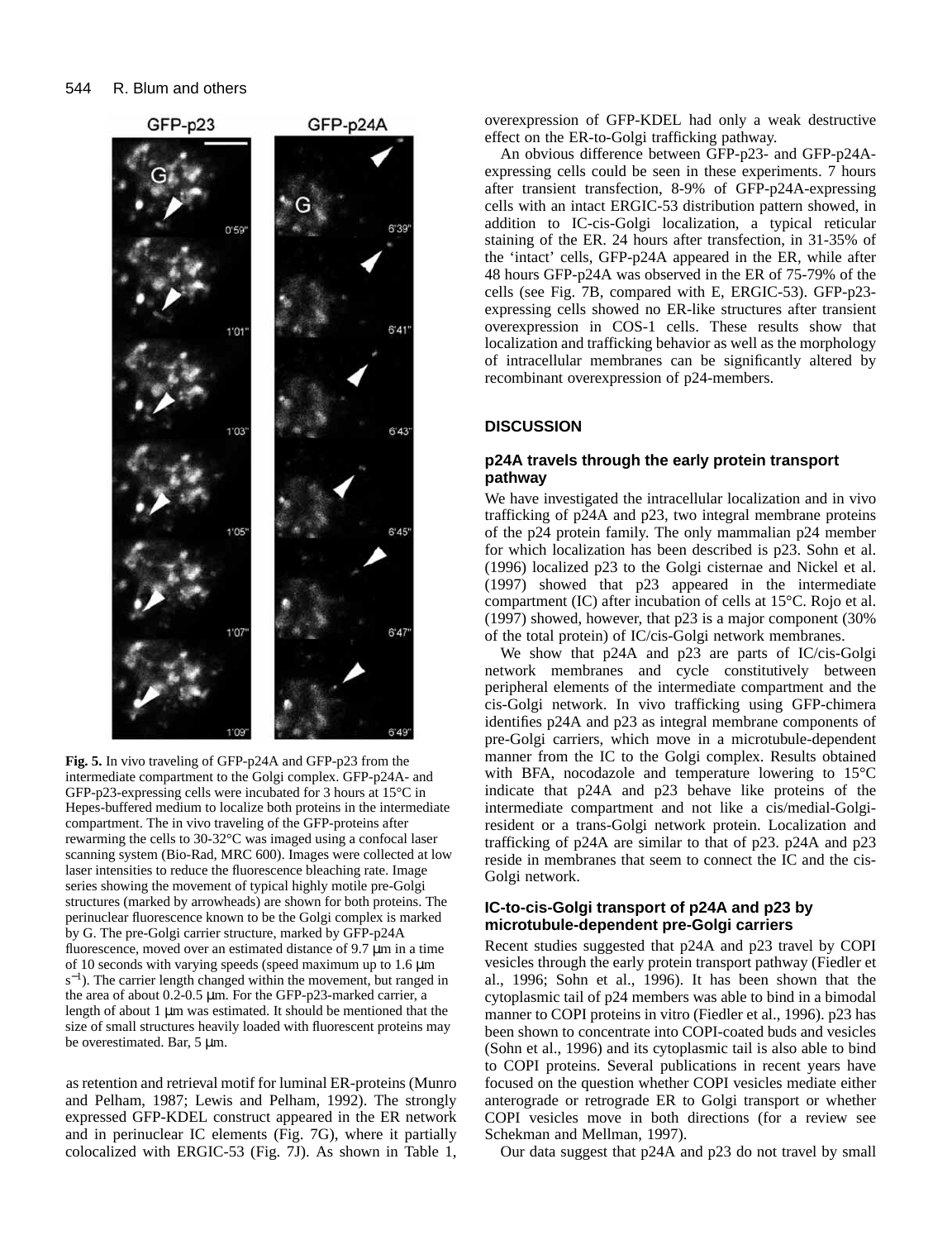vesicles, like COP vesicles, from the peripheral IC to the Golgi complex. The anterograde movement of both proteins occurs in a microtubule-dependent manner by pre-Golgi carriers of



varying size. Our main argument against COP-vesiclemediated IC-to-Golgi transport of GFP-p23/p24A are the characteristics by which the IC-cis-Golgi movement occurs (velocity, 'en masse' movement, 'stop and go' fashion, and size variations of the GFP-labeled structures). There is no inconsistency between biochemical data on the interaction of the p24-cytosolic tails with COPI proteins (Fiedler et al., 1996; Sohn et al., 1996) and our trafficking and localization data. Anterograde ER to Golgi vesicles and/or carriers are coated by COPI proteins (Aridor et al., 1995) and pre-Golgi carriers can be labeled by anti-β-COP antibodies (Presley et al., 1997). The exact function of COPI coats is not known yet, but COPI coats could support the formation of pre-Golgi carriers for which the interaction with p24 proteins is necessary. The p24-COPI interaction could also be essential for intra-Golgi and/or retrograde transport mechanisms.

However, small vesicles with very low fluorescence intensity might not be detected using confocal imaging of GFP-chimera. Therefore we cannot completely exclude the presence of small vesicles, like COP vesicles, in the IC-to-Golgi transport pathway. The recently introduced 'vesicle on string theory' (Orci et al., 1998) should also be considered. This theory argues that transport vesicles neighboring cis- or trans-Golgi stacks are tethered to the stacks by flexible fibrous elements described as strings. These strings seem to fix COPI vesicles locally near their origin and therefore prevent free diffusion of budded vesicles. Such small 'vesicles on strings' emitting GFP-p24A- and/or GFP-p23-derived fluorescence would be masked by the strong fluorescence derived from the Golgi stacks to which they are fixed, and would therefore not be detectable.

Helms et al. (1998) describe an AlF<sub>4</sub><sup>-</sup>-sensitive, membrane-bound Golgi-specific factor, a putative heterotrimeric G protein, which inhibits the fusion of COPIcoated vesicles. Such a mechanism could explain the complete block of p24A-trafficking in the presence of  $AIF_4^$ in our experiments. The small GTP-binding protein Ras is

**Fig. 6.** Fluorescence recovery after photobleaching (FRAP) of transiently expressed GFP-p24A localized to intermediate compartment and cis-Golgi membranes. Image sequence of a cell under steady-state conditions and after aluminum fluoride treatment before (pre) and after photobleaching. The indicated area was bleached by scanning it with a high energy laser scan. To ensure that the optical plane remained adequately stable, the aperture of the confocal imaging system was maximally opened and several fluorescent points in the periphery served as intrinsic focal plane controls (see arrows). Recovery of the fluorescence was monitored with low laser power. Cells were then treated with aluminum fluoride (AlF<sub>4</sub><sup>-</sup>; 30 mM NaF, 50  $\mu$ M AlCl<sub>3</sub> for 30 minutes in Hepes-buffered medium) and the indicated area of the same cell was bleached and recorded as described above. To keep an impression of the Golgi structure, the indicated area was not bleached completely. At steady state, intensive fast movements of pre-Golgi structures were observed and fluorescence in the bleached area reappeared within seconds. In the presence of AlF<sub>4</sub><sup>-</sup> fluorescence recovery in the Golgi area was inhibited. Peripheral movements of pre-Golgi intermediate compartment structures were completely blocked (see arrows, right panel). The experiment is shown by pseudocolor pictures. Red color corresponds to high fluorescence intensities, as indicated in the scale at the bottom of the right panel. Quicktime movie sequences are available at: http://www.med-rz.unisb.de/med\_fak/physiol2/schulz/blum/pb1.html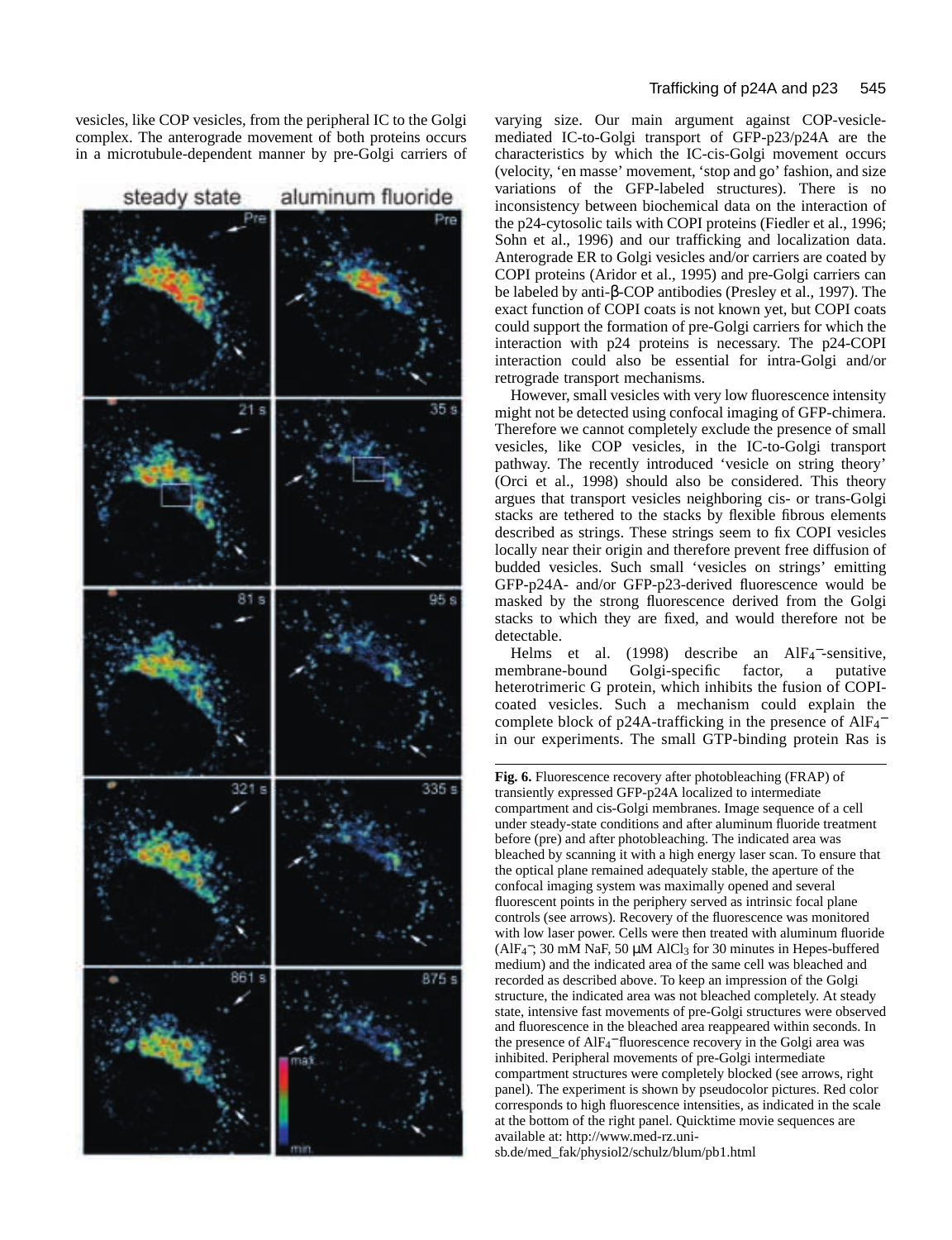

**Fig. 7.** Overexpression of GFP-p24A alters the Golgi morphology. GFP-chimera were transiently expressed in COS-1 (A-G,J) and NRK-52E cells (H,I,K,L) and colocalization experiments were performed as described in Materials and methods. Cells expressing GFP-chimera for 48 hours were examined for their Golgi morphology. Cells expressing high amounts of GFP-chimera could be distinguished from cells expressing low amounts of GFP, by the relative intensity of the GFP-derived fluorescence. (In C, the left cell expresses low amounts of GFP-derived fluorescence and can be compared with the right cell expressing high amounts of GFP-p24A). The integrity of the typical ERGIC-53 distribution was observed in cells which contained low GFP-p24A amounts (compare A, GFP-p24A, with D, ERGIC-53). Cells expressing high amounts of GFP-p24A (C, right cell and I1 and I2) altered the morphology of ERGIC-53-labels (F, right cell) and mannosidase II-labels (L1 and L2). High amounts of GFP-KDEL, a luminal-orientated, soluble GFP-derivate, appeared in an ER-like reticular staining and in the perinuclear IC/cis-Golgi area (G). GFP-KDEL colocalized partially with ERGIC-53 (J) and did not alter the Golgi morphology. Overexpression could also induce delocalization of GFP-p24A to ER-like elements (B, compared with ERGIC-53, E). Arrows denote alignment of costained structures in A and D, B and E, G and J, and H and K.

also able to interact with  $AIF_4^-$  when it associates with GTPase-activating proteins (Mittal et al., 1996). Inhibition of p24-trafficking by AlF<sub>4</sub><sup>-</sup> could therefore also involve small GTP-binding proteins.

# **p24A and p23 exhibit the same traveling characteristics**

As shown here, p24A and p23 reside both in IC/cis-Golgi areas and exhibit the same traveling characteristics. Both proteins are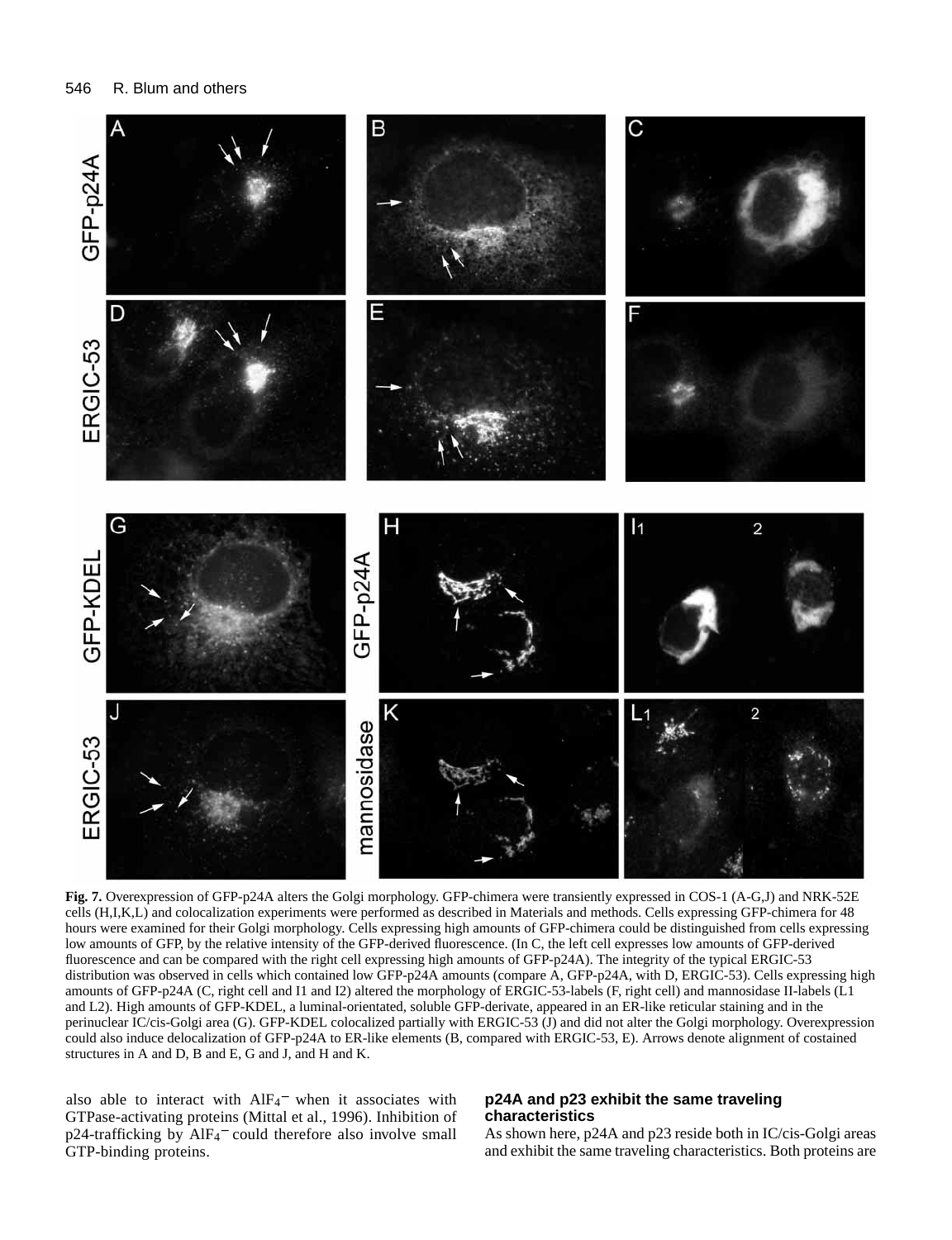p24A does not contain any functional ER-retrieval motif in its cytosolic tail (Fiedler et al., 1996). However, at relative high expression rates, which did not destroy the Golgi morphology, p24A also appeared in ER-like elements of COS-1 cells (see Fig. 7B). An explanation for this p24A-specific effect could be that the anterograde biosynthetic ER to Golgi transport mechanism for p24A limits transport efficiency. It could also be that overexpression of p24A saturates its Golgi retention mechanism and therefore p24A is delocalized to the ER by a retrograde Golgi to ER pathway. The study opens further questions about the mechanisms which are responsible for the proper IC-Golgi localization of p24A and p23.

We thank Prof. Dr Bernd Lindemann, Dr David Stevens and Dr Martin Jung for discussions. We also thank Frau Christel Waschow for her excellent technical assistance. We are grateful to Dr H. P. Hauri (Biocenter Basel, Switzerland) for his gift of ERGIC-53 antibodies. This work was supported by grants from the Deutsche Forschungsgemeinschaft to I. S. (Schu 429/10-1).

### **REFERENCES**

- Anderson, K. L. and McNiven, M. A. (1995). Vesicle dynamics during regulated secretion in a novel pancreatic acinar cell *in vitro* model. *Eur. J. Cell Biol.* **66**, 25-38.
- **Aridor, M., Bannykh, S. I., Rowe, T. and W. E. Balch** (1995). Sequential coupling between COPII and COPI vesicle coats in endoplasmic reticulum to Golgi transport. *J. Cell Biol.* **131**, 875-893.
- **Balch, W. E., McCaffery, J. M., Plutner, H. and Farquhar, M. G.** (1994). Vesicular stomatitis virus glycoprotein is sorted and concentrated during export from the endoplasmic reticulum. *Cell* **76**, 841-852.
- **Barlowe, C., Orci, L., Yeung, T., Hosobuchi, M., Hamamoto, S., Salama, N., Rexach, M. F., Ravazzola, M., Amherdt, M. and Schekman, R.** (1994). COPII: a membrane coat formed by sec proteins that drive vesicle budding from the endoplasmic reticulum. *Cell* **77**, 895-907.
- **Bednarek, S. Y., Ravazzola, M., Hosobuchi, M., Amherdt, M., Perrelet, A.,** Schekman, R. and Orci, L. (1995). COPI- and COPII-coated vesicles bud directly from the endoplasmic reticulum in yeast. *Cell* **83**, 1183-1196.
- **Belden, W. J. and Barlowe, C.** (1996). Erv25p, a component of COPIIcoated vesicles, forms a complex with Emp24p that is required for efficient endoplasmic reticulum to Golgi transport. *J. Biol. Chem.* **271**, 26939- 26946.
- **Bloom, G. S. and Goldstein, L. S. B.** (1998). Cruising along microtubule highways: How membranes move through the secretory pathway (Commentary). *J. Cell Biol.* **140**, 1277-1280.
- **Blum, R., Feick, P., Puype, M., Vandekerckhove, J., Klengel, R.,** Nastainczyk, W. and Schulz, I. (1996). Tmp21 and p24A, two type I proteins enriched in pancreatic microsomal membranes, are members of a protein family involved in vesicular trafficking. *J. Biol. Chem.* **271**, 17183- 17189.
- **Cole, N. B., Smith, C. L., Sciaky, N., Terasaki, M., Edidin, M. and Lippincott-Schwartz, J.** (1996). Diffusional mobility of Golgi proteins in membranes of living cells. *Science* **273**, 797-801.
- **Cosson, P. and Letourneur, F.** (1994). Coatomer interaction with di-lysine endoplasmic reticulum retention motifs. *Science* **263**, 1629-1631.
- **Donaldson, J. G., Lippincott-Schwartz, J., Bloom, G. S., Kreis, T. E. and Klausner, R. D.** (1990). Dissociation of a 110-kDa peripheral membrane protein from the Golgi apparatus is an early event in brefeldin A action. *J. Cell Biol.* **111**, 2295-306.
- **Donaldson, J. G., Lippincott-Schwartz, J. and Klausner, R. D.** (1991). Guanine nucleotides modulate the effects of brefeldin A in semipermeable cells: regulation of the association of a 110-kD peripheral membrane protein with the Golgi apparatus. *J. Cell. Biol.* **112**, 579-588.
- **Donaldson, J. G., Finazzi, D. and Klausner, R. D.** (1992). Brefeldin A inhibits Golgi membrane-catalysed exchange of guanine nucleotide onto ARF protein. *Nature* **360**, 350-352.
- Fiedler, K., Veit, M., Stamnes, M. A. and Rothman, J. E. (1996). Bimodal binding of coatomer with the p24 family of putative cargo receptors. *Science* **273**, 1396-1399.
- **Helms, J. B.** (1995). Role of heterotrimeric GTP binding proteins in vesicular protein transport: indications for both classical and alternative G protein cycles. *FEBS Lett.* **369**, 84-88.
- **Helms, J. B., Helms-Brons, D., Brügger, B., Gkantiragas, I., Eberle, H., Nickel, W., Nürnberg, B., Gerdes, H. H. and Wieland, F. T.** (1998). A putative heterotrimeric G-protein inhibits the fusion of COPI-coated vesicles. *J. Biol. Chem.* **273**, 15203-15208.
- **Ktistakis, N. T., Roth, M. G. and Bloom, G. S.** (1991). PtK1 cells contain a nondiffusable, dominant factor that makes the Golgi apparatus resistant to Brefeldin A. *J. Cell. Biol.* **113**, 1009-1023.
- **Kuismanen, E. and Saraste, J.** (1989). Low temperature-induced transport blocks as tools to manipulate membrane traffic. *Methods Cell Biol.* **32**, 257- 274.
- **Letourneur, F., Gaynor, E. C., Hennecke, S., Demolliere, C., Duden, R., Emr, S. D., Riezman, H. and Cosson, P.** (1994). Coatomer is essential for retrieval of dilysine-tagged proteins to the endoplasmic reticulum. *Cell* **79**, 1199-1207.
- Lewis, M. J. and Pelham, H. R. (1992). Ligand-induced redistribution of a human KDEL-receptor from the Golgi complex to the endoplasmic reticulum. *Cell* **68**, 353-364.
- **Lippincott-Schwartz, J., Yuan, L. C., Bonifacino, J. S. and Klausner, R. D.** (1989). Rapid redistribution of Golgi proteins into the ER in cells treated with brefeldin A: evidence for membrane cycling from Golgi to ER. *Cell* **56**, 801-813.
- **Lippincott-Schwartz, J., Donaldson, J. G., Schweizer, A., Berger, E. G.,** Hauri, H. P., Yuan, L. C. and Klausner, R. D. (1990). Microtubuledependent retrograde transport of proteins into the ER in the presence of brefeldin A suggests an ER recycling pathway. *Cell* **60**, 821-836.
- **Mittal, R., Ahmadian, M. R., Goody, R. S. and Wittinghofer, A.** (1996). Formation of a transition-state analog of the Ras GTPase reaction by Ras-GDP, tetrafluoroaluminate and GTPase-activating proteins. *Science* **273**, 115-117.
- **Munro, S. and Pelham, H. R.** (1987). A C-terminal signal prevents secretion of luminal ER proteins. *Cell* **48**, 899-907.
- **Nickel, W., Sohn, K., Bünning, C. and Wieland, F. T.** (1997). p23, a major COPI-vesicle membrane protein, constitutively cycles through the early secretory pathway. *Proc. Natl. Acad. Sci. USA* **94**, 11393-11398.
- **Orci, L., Glick, B. S. and Rothman, J. E.** (1986) A new type of coated vesicular carrier that appears not to contain clathrin: its possible role in protein transport within the Golgi stack. *Cell* **46**, 171-184.
- **Orci, L., Tagaya, M., Amherdt, M., Perrelet, A., Donaldson, J. G., Lippincott-Schwartz, J., Klausner, R. D. and Rothman, J. E.** (1991). Brefeldin A, a drug that blocks secretion, prevents the assembly of nonclathrin-coated buds on Golgi cisternae. *Cell* **64**, 1183-1195.
- **Orci, L., Perrelet, A. and Rothman, J. E.** (1998). Vesicles on strings: Morphological evidence for processive transport within the Golgi stack. *Proc. Natl. Acad. Sci. USA* **95**, 2279-2283.
- Palade, G. E. (1975). Intracellular aspects of the process of protein synthesis. *Science* **189**, 347-358.
- **Pepperkok, R., Scheel, J., Horstmann, H., Hauri, H. P., Griffiths, G. and Kreis, T. E.** (1993). β-COP is essential for biosynthetic membrane transport from the endoplasmic reticulum to the Golgi complex *in vivo*. *Cell* **74**, 71- 82.
- Peter, F., Plutner, H., Zhu, H., Kreis, T. E. and Balch, W. (1993). Beta-COP is essential for transport of protein from the endoplasmic reticulum to the Golgi *in vitro*. *J. Cell Biol.* **122**, 1155-1167.
- **Prasher, D. C., Eckenrode, V. K., Ward, W. W., Prendergasr, F. G. and Cormier, M. J.** (1992). Primary structure of the *Aequorea victoria* green fluorescent protein. *Gene* **111**, 320-323.
- **Presley, J. F., Cole, N. B., Schroer, T. A., Hirschberg, K., Zaal, J. M. and Lippincott-Schwartz, J.** (1997). ER-to-Golgi transport visualized in living cells. *Nature* **389**, 81-85.
- **Rojo M., Pepperkok, R., Emery, G., Kellner, R., Stang, E., Parton, R. G. and Gruenberg, J.** (1997). Involvement of the transmembrane protein p23 in biosynthetic protein transport. *J. Cell Biol.* **139**, 1119-1135.
- **Rothman, J. E. and Wieland, F. T.** (1996). Protein sorting by transport vesicles. *Science* **272**, 227-234.
- **Saraste, J. and Kuismanen, E.** (1984). Pre- and post-Golgi vacuoles operate